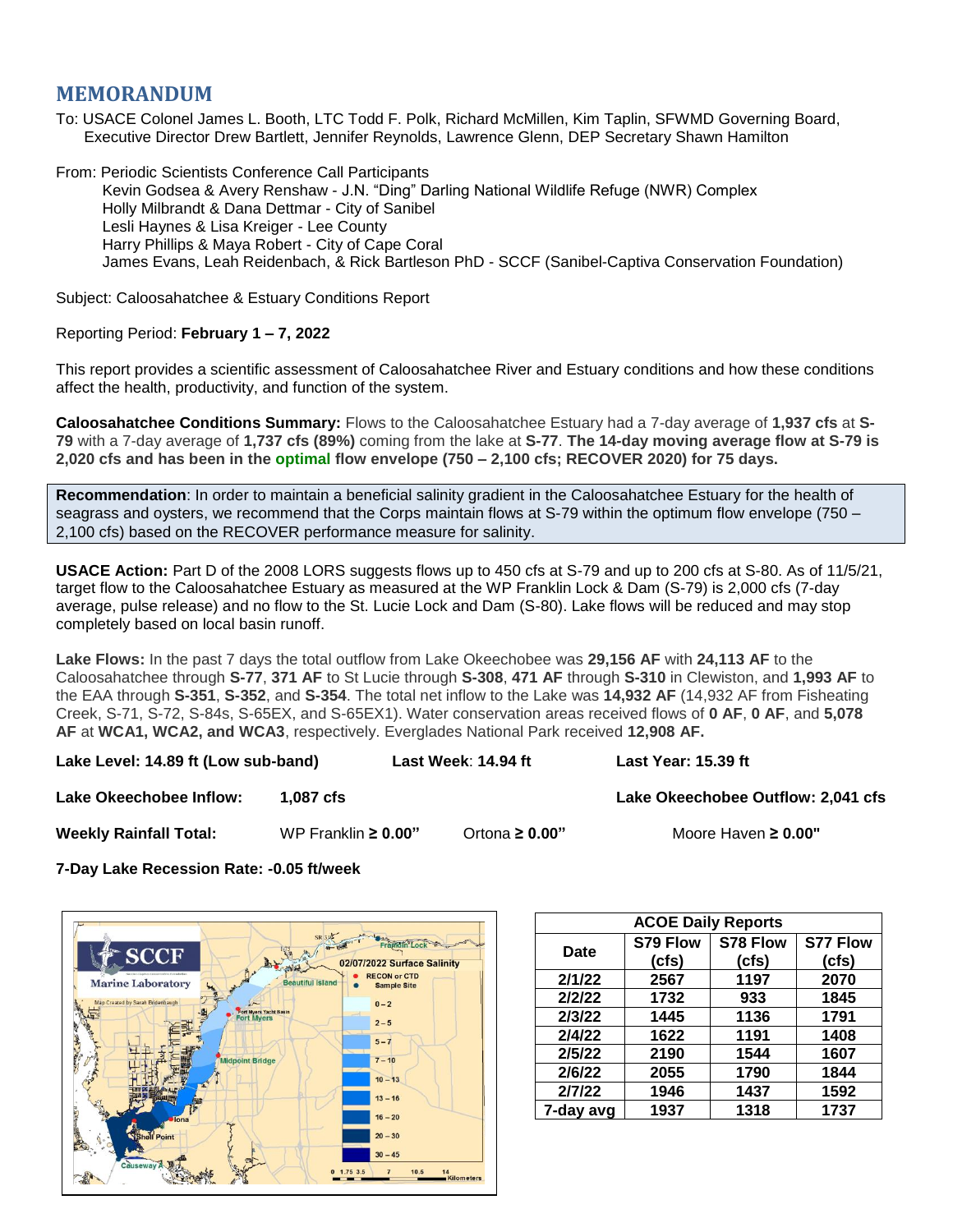## **Caloosahatchee Estuary Page 2 of 3**



| <b>Light Penetration</b>                                                                          |                   |                                |                  |                                |  |  |  |
|---------------------------------------------------------------------------------------------------|-------------------|--------------------------------|------------------|--------------------------------|--|--|--|
| <b>Site</b>                                                                                       | 25% Iz            | <b>Target</b><br><b>Values</b> | <b>Turbidity</b> | <b>Target</b><br><b>Values</b> |  |  |  |
|                                                                                                   | meters            |                                | <b>NTU</b>       |                                |  |  |  |
| <b>Fort Myers</b>                                                                                 | 0.80 <sup>c</sup> | > 1                            | 1.6              | < 18                           |  |  |  |
| <b>Shell Point</b>                                                                                | 1.54 <sup>c</sup> | >2.2                           | 1.6              | < 18                           |  |  |  |
| Causeway                                                                                          | 1.62 <sup>c</sup> | > 2.2                          | 2.5              | < 5                            |  |  |  |
| <b>3FM</b> Is in the depth $\left( -\right)$ where invading as $\left( 1\right)$ is 3FM of sympas |                   |                                |                  |                                |  |  |  |

*25% Iz is the depth (z) where irradiance (I) is 25% of surface irradiance. Target values indicate the depth of light penetration needed for healthy seagrass.* m measured, c calculated

**Cyanobacteria Status:** On 2/7/22 sampling for cyanobacteria by the Lee County Environmental Lab reported the **presence** of *Microcystis* and *Dolichospermum* at **the Alva Boat Ramp** (overcast/fog, specks not visible). *Microcystis* and *Dolichospermum* were **moderately abundant** upstream of the **Franklin Locks** as streaks with wind-driven accumulation. *Microcystis* and *Dolichospermum* were **moderately abundant** at the **Davis Boat Ramp** as streaks with wind driven accumulation.

**Upper Estuary Conditions:** The 30-day average surface salinity at the Fort Myers Yacht Basin was **3.2 psu**, within the suitable range for tape grass.

**Lower Estuary Conditions:** The average salinity at Shell Point RECON was **25 psu**, within the optimal range for oysters and seagrass.

| <b>Monitor Site</b>           | Salinity (psu) <sup>a</sup><br>Diss $O2$<br>[previous week]<br>$(mg/L)^b$ |                              | <b>FDOM</b><br>$(q$ sde $)^c$ | Chlorophyll<br>$(\mu g/L)^d$ |
|-------------------------------|---------------------------------------------------------------------------|------------------------------|-------------------------------|------------------------------|
| <b>Beautiful Island</b>       | $0.4 - 0.9$ [0.3 - 1.4]                                                   | $7.2 - 8.3$                  | 274                           | 6.1                          |
| <b>Fort Myers Yacht Basin</b> | $1.9 - 5.2$ [1.6 - 4.3]                                                   | -------                      | 204                           | 6.8                          |
| <b>Shell Point</b>            | $16 - 32$ [12 - 32]                                                       | $7.1 - 9.2$                  | 67.5                          | 4.9                          |
| <b>McIntyre Creek</b>         | $28.7 - 31.4$ [27.5 - 34.4]                                               | $7.0 - 11.4$<br>$7.0 - 13.3$ |                               | $0.5 - 1.4$                  |
| <b>Tarpon Bay</b>             | ------- [------]                                                          |                              |                               |                              |
| <b>Wulfert Flats</b>          | $32.2 - 35.3$ [30.9 - 35.5]                                               | $5.9 - 9.0$                  | -------                       | $4.0 - 15.7$                 |

## **Water Quality Conditions**

**Red values are outside of the preferred range.**

**<sup>a</sup> Salinity target values: BI < 5, FM < 10, SP = 10 – 30**

**<sup>b</sup> Dissolved O<sup>2</sup> target values: all sites > 4**

**<sup>c</sup> FDOM target values: BI < 70, FM < 70, SP < 11**

**<sup>d</sup> Chlorophyll target values: BI < 11, FM < 11, SP < 11** 

**<sup>s</sup> Single sonde lower and surface layer or surface grab lab measurement**

**Red Tide:** On 2/4/22, the FWC reported that *K. brevis* was not observed in samples collected statewide over the past week.

**Wildlife Impacts:** In the past week (2/1– 2/7), the CROW wildlife hospital on Sanibel received 9 toxicosis patients: 4 brown pelicans (1 died, 3 still at CROW), 2 double crested cormorants (both still at CROW), 1 royal terns (died), 1 green sea turtle (still at CROW), and 1 loggerhead sea turtle (died).